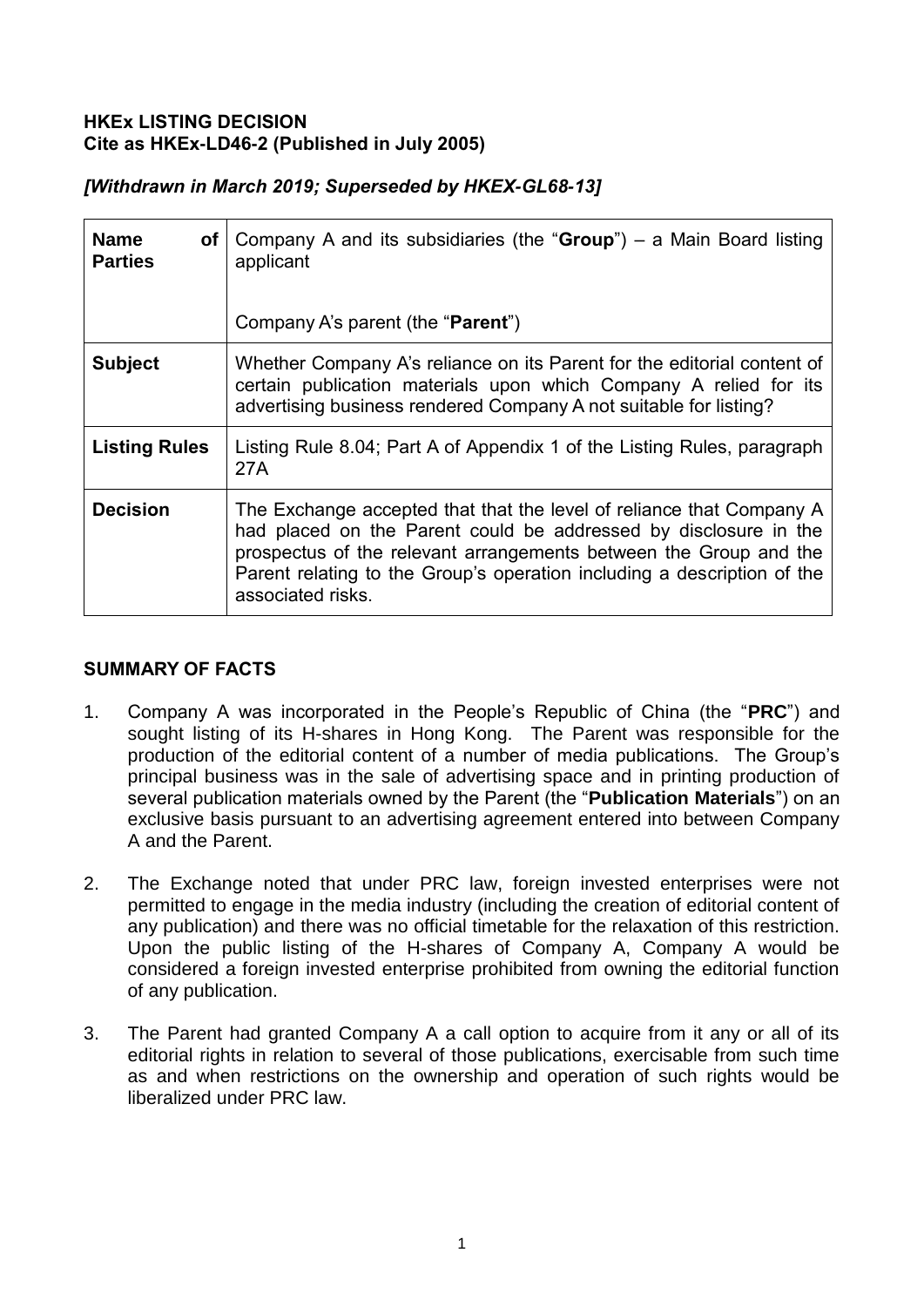# **THE ISSUE RAISED FOR CONSIDERATION**

4. Whether Company A's reliance on its Parent for the editorial content of certain publication materials upon which Company A relied for its advertising business rendered Company A not suitable for listing?

### **APPLICABLE LISTING RULES**

5. Listing Rule 8.04 provides that:

*"[B]oth the issuer and its business must, in the opinion of the Exchange, be suitable for listing".*

- 6. Part A of Appendix 1 of the Listing Rules, paragraph 27A requires a statement explaining how the issuer is satisfied that it is capable of carrying on its business independently of the controlling shareholder (including any close associate<sup>1</sup> thereof) after listing, and particulars of the matters that it relied on in making such statement.
- 7. When interpreting the requirements under Part A of Appendix 1, Paragraph 27A of the Listing Rules, the Exchange normally requires an applicant to take into account the following:
	- a. financial independence;
	- b. independent access to sources of supplies/ raw materials for production;
	- c. independence of production/ operation capabilities; and
	- d. independence of access to customers and independent management.

## **THE ANALYSIS**

- 8. The Exchange noted that the success of the Group's advertising business was dependent on the quality and popularity of the editorial content provided by the Parent. In this regard, the Exchange considered that the Group was reliant on the editorial function provided by the Parent.
- 9. The Exchange recognized that a company's reliance on its parent might translate into a concern about whether the company could operate on a stand-alone basis suitable for listing. The Exchange found that the issue of reliance in the present case was no different from other forms of reliance in cases where the companies were reliant on their parent companies for raw materials or sales. Thus, the factor that Company A was reliant on the Parent for editorial content, per se, would not render Company A not independent for the purposes of the Listing Rules.
- 10. In reviewing the issue of reliance, the facts and circumstances of the Group in light of the business environment were relevant to the Exchange's analysis and therefore should be taken into account.
- 11. Taking this view, the following considerations and arrangements were regarded as relevant:

<sup>-</sup>Rule amended in July 2014.